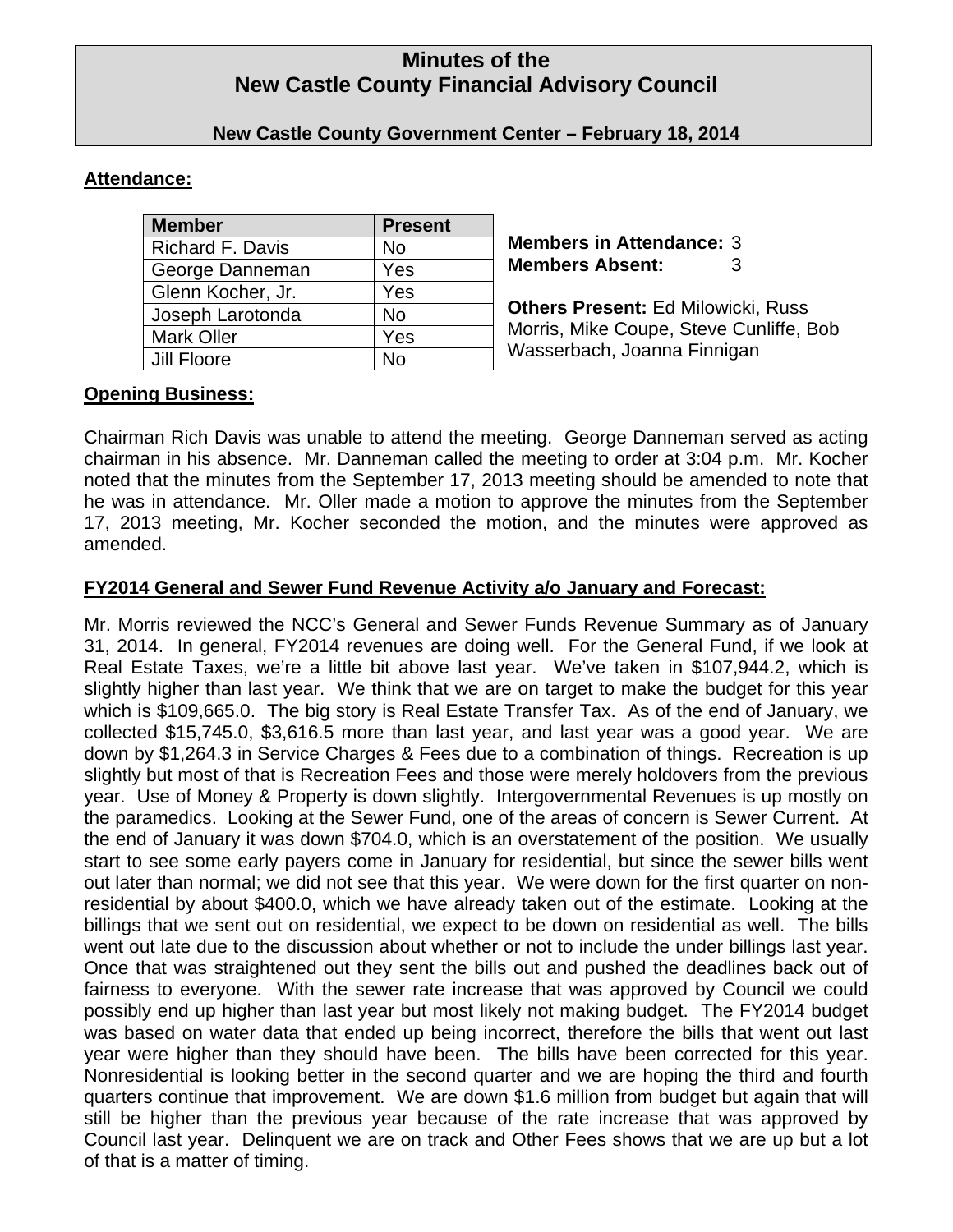#### **GENERAL FUND**

Service Charges/Fees – We are up on the Sheriff side, down on Wills and down on Deeds. Slightly behind last year but we have not made any changes to the budgets because so far we are tracking on budget. We may need to make an adjustment to Deeds because even though we are seeing an increase in Real Estate sales we are seeing a significant drop in refinancing. To Deeds it doesn't make any difference if they issue a new mortgage whether it's for a new purchase or a refinance. They aren't getting refinances so they are having a significant drop in documents. The biggest adjustment is in Subdivision Review. We have taken the estimated budget down from \$1,000.0 to \$800.0, which is roughly on target with what we did last year. Planning continues to be one of the areas in Land Use where we're not seeing the activity even though Building Permits continue to look very strong.

Recreation – It has already been noted that this is up \$137.4. Most of this comes from the Recreation Revolving Fund that is up \$107.6 mostly due to the fees from the competitive leagues. There was a significant increase for them in the first quarter mostly because fees were being recorded late that could be attributed to the spring leagues.

Licenses & Permits – Of note, Marriage Licenses we increased the annual estimate by \$20.0 and it will probably be higher than that. They continue to do better than last year, directly attributable to the passing of the Gay Marriage Bill in Delaware. We have increased Building Permits by \$200.0. January permits were low because of the weather. February permits will be high because of one large project that came in at the beginning of the month.

Use of Money & Property – Interest & Investments shows zero change right now. At one point we had decreased that because interest rates were low but now we think we are going to make budget for the year.

Rentals, Concessions & Sales – Building Rental for the City of Wilmington is up by \$100.0 due to a late payment. We have reduced Land Rental by \$120.0. This is the revenue we were expecting for renting cell towers.

Intergovernmental Revenues – We are up on Paramedic Reimbursements due to timing and we should be close to being on budget with the \$4,440.5. Real Estate Transfer Tax is up by \$25.0, which is the fee we charge the State of Delaware and municipalities where we collect transfer tax for them and then we get 1% of the revenues collected.

Miscellaneous Revenues – Shows it is down for the year but that is really a temporary thing because we had \$1.6 million in Land Use escrow accounts that was put in there last year and reversed.

### **SEWER FUND**

The \$1.6 million we are down is a combination of nonresidential and residential. Nonresidential is just from one quarter, after that it looks like it's picking up. Residential is our best estimate of what we expect to see and it's all going to come in February, March and April. The only other significant item is Septic Waste Haulers that's down \$300.0. We should be good for the rest of the year. Through January we took in \$209.2 and it's starting to pick up just a little bit and we are actually meeting last year's numbers.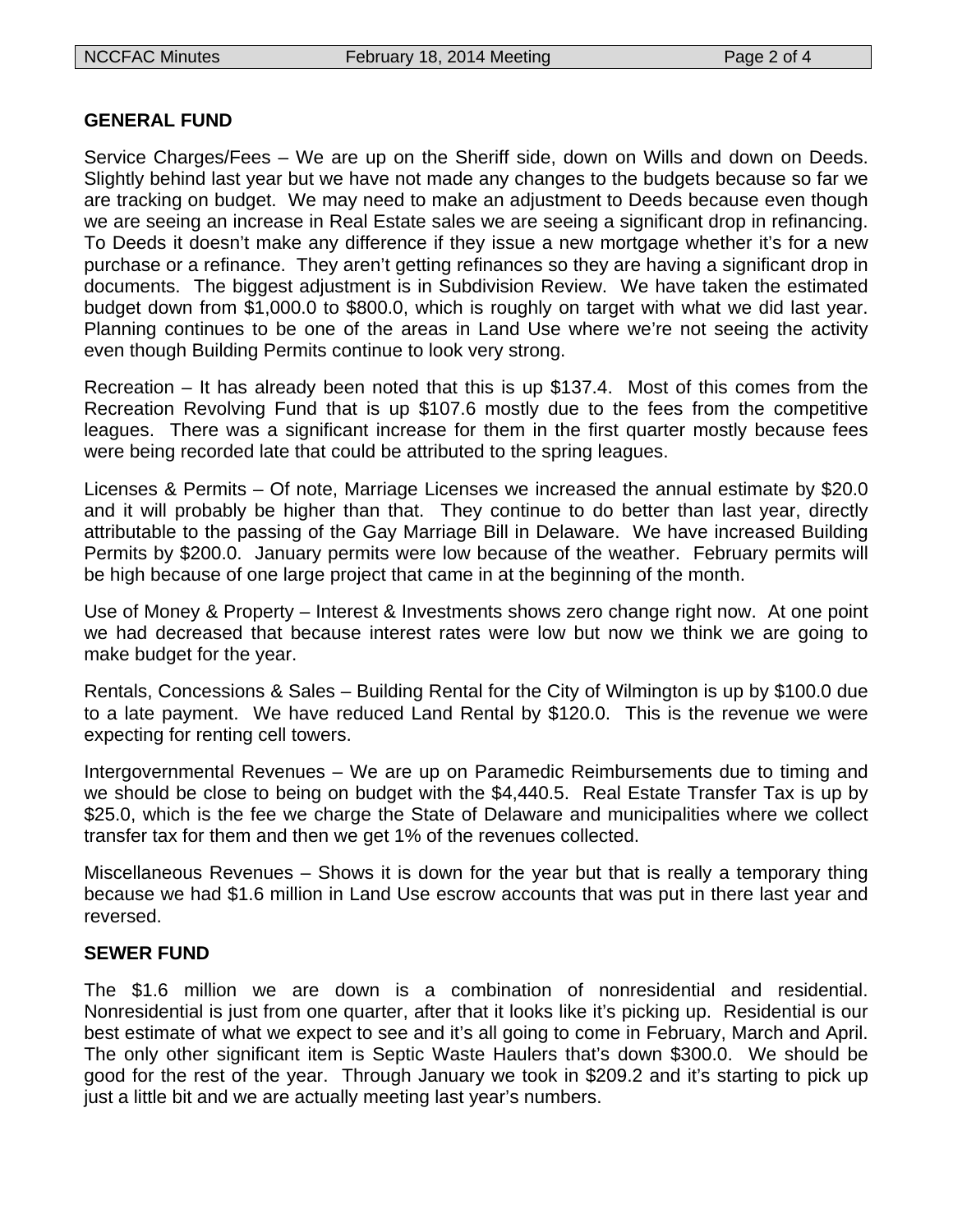### **Charts**

RTT Revenue – The numbers for February are going to be very high because Bellevue Corporate Center sold.

Sheriff Revenue Average – This year we expect to be right on target.

Sheriff Sales – Small backlog but even when looking at new foreclosure claims they are moderating. We will setup anywhere from 125 to 160 and sell anywhere from 60 to 80.

Recorder of Deeds Revenue – Looking at maybe having to do a reduction in the final quarter. They are down and it's all due to losing the refinance business.

Register of Wills Revenue – Subject to a certain amount of fluctuation. Down slightly on the year but they can bounce back up again.

Subdivision & Zoning Review Revenue – Took the numbers down for the entire first half of the year. There is a backlog of approved plans.

Building Permit Revenue – We did have a slow fall and if you look at January's numbers they are lower than last year at the same time. We are going to bounce back in February.

Business & Contractor Licenses – Just about where we expected to be.

FY2014 Non Residential Sewer: First & Second Quarter – Expected to bring in roughly \$8.1 million per quarter. For the first quarter we were down. We went up almost \$300.0 between the first and second quarter. We should be right around \$8.1 for the remaining two quarters.

# **FY2014 General and Sewer Fund Expenditure Activity A/O January and Forecast:**

Mr. Milowicki reviewed the FY2014 Budget vs. FY2014 Estimated as of January 31, 2014.

# **General Fund**

Right now we are projecting the General Fund to be about \$2.7 million under budget or about 98% of the budget to be spent for the year. Right now we are projecting a savings in Salaries & Wages for the year. The snow removal numbers have not been factored in yet. County is responsible for snow removal for all their facilities including libraries, parks, Government Center, etc. The increase projected in Employee Benefits is mostly due to healthcare. We are seeing an increase in healthcare costs.

### **Sewer Fund**

Right now we are showing a slight savings in the Sewer Fund of \$1.4 million or about 98% of the budget spent for the year. Keeping an eye on overtime due to the storms that may affect the Sewer Fund.

### **Review General and Sewer Fund Checkbooks:**

Mr. Milowicki reviewed the General and Sewer Fund Cash Flow Projections as of February 2014 with the FY2014 Estimated Projected Budget for 2015-2018.

# **General Fund**